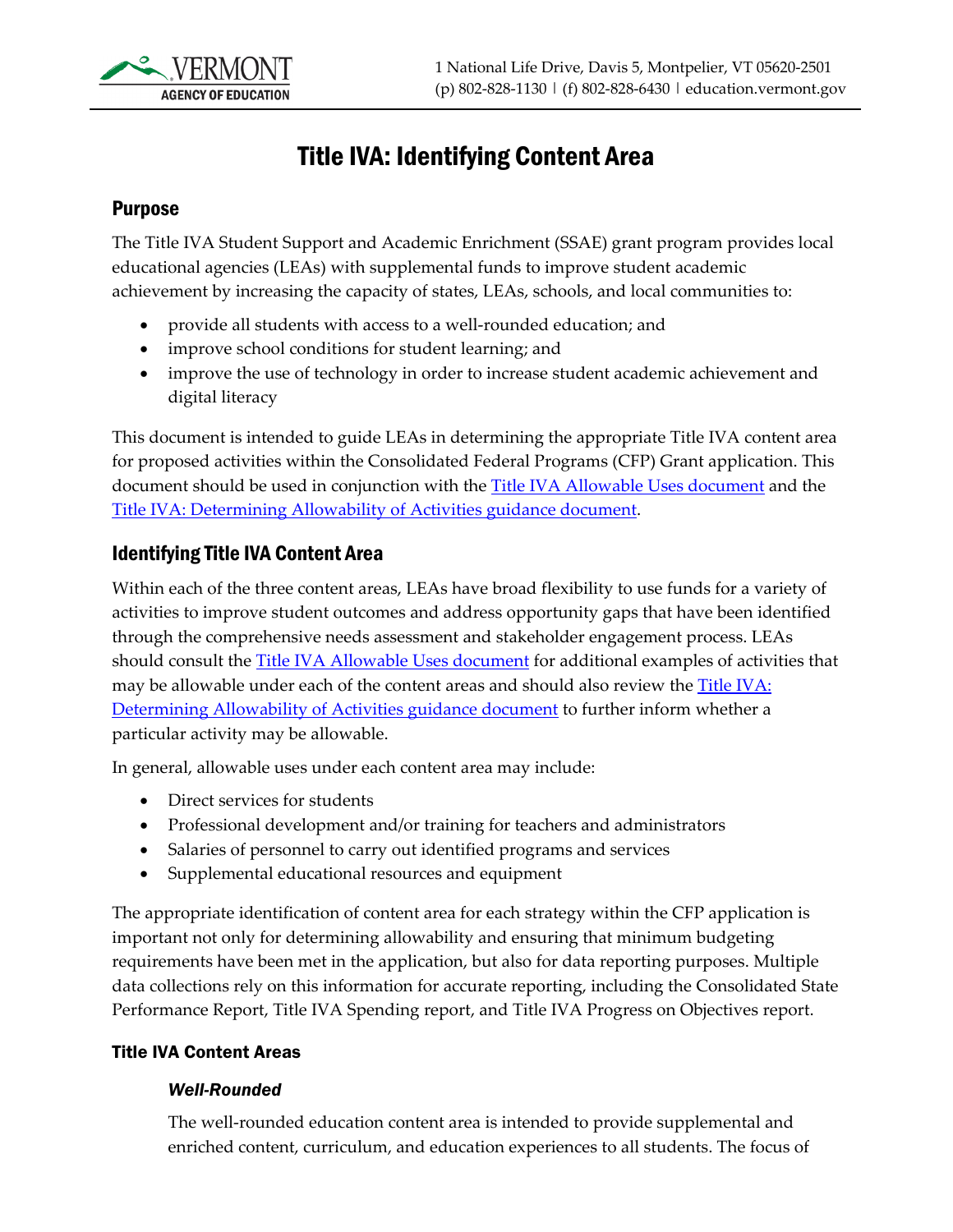this content area is on supporting access to diverse learning opportunities that engage students across a variety of courses and programs, create cross-disciplinary connections, and provide a holistic educational experience.

When determining whether an activity may fit under the well-rounded education content area, LEAs can consider the following questions:

- o Is the activity enriching the curriculum or adding additional supports to ensure success for all students?
- o Is it above and beyond the basic education program?
- o Is it supporting cross-disciplinary approaches?
- o Does it increase access to advanced learning opportunities and/or new offerings?

### *Safe and Healthy*

The purpose of the safe and healthy content area is to increase academic achievement by improving school conditions for learning. Activities in this content area fall into two broad categories: learning environment and the physical and mental health of students. Within the safe and healthy content area, funds can be used for a wide range of programs and activities that directly support student health and wellness, as well as professional development and training for school personnel. As always, strategies must be clearly tied to the overarching intent of the Title IVA program of improving student academic achievement.

## *Effective Use of Technology*

Activities under the effective use of technology (EUT) content area should focus on improving the academic growth and digital literacy of all students by providing more opportunities to access personalized learning and high-quality educational materials. The main purpose of this content area is to improve *how* technology is used in the classroom and there is strong emphasis on increasing the capacity of educators to integrate technology effectively into the classroom and improve practice. While there is some allowability for supplies (infrastructure), the intent is to build capacity and success through training and professional development.

**Technology infrastructure** is defined in statute as devices, equipment, software applications, blended learning software and platforms, digital instructional resources (e.g., textbook substitutes, digital licenses, online subscriptions), and other one-time information technology purchases  $(S4109(a)(2)(B) \& (a)(4)(A))$ . The amount that an LEA may budget and spend on infrastructure is limited to 15% of the total amount the LEA has spent in the EUT content area. This 15% special rule applies only to infrastructure purchased under the effective use of technology content area; it does not apply to infrastructure purchased under the well-rounded or safe and healthy students content areas.

# Content Area Identification within the CFP Application

LEAs must identify the content area for each proposed strategy within the application. This should be done on the **Budget Allocation** tab of the Title IVA section of the CFP application. On